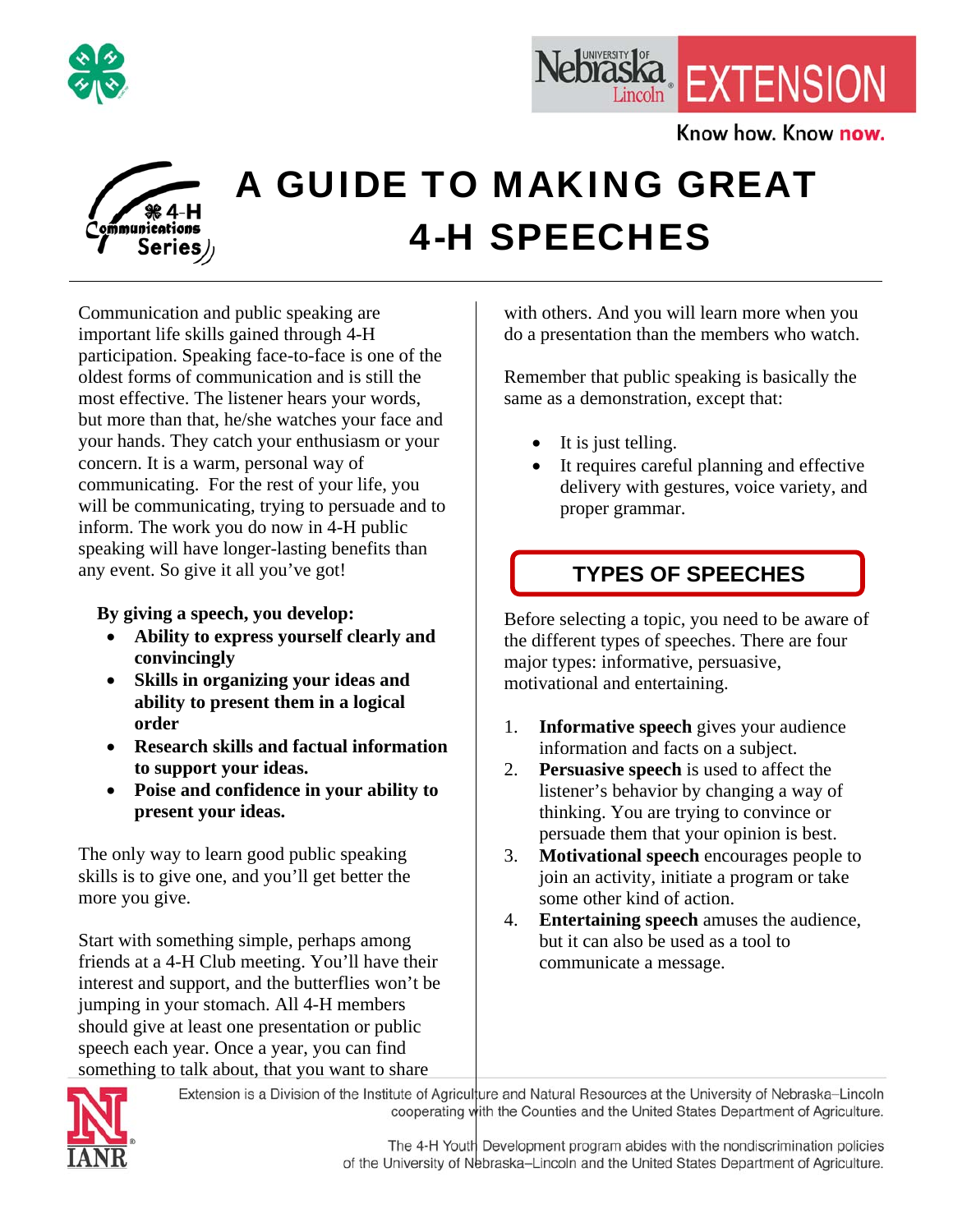### **SELECTING A TOPIC**

Your first step is to select a subject or topic. Usually you'll do best if you choose a subject from your own experiences. Determine the purpose of your presentation. Is it to inform, or do you want to create action?

When selecting your subject, ask yourself is it:

- Something you like to do.
- Something you have learned to do in 4-H or about 4-H.
- One single idea or theme.
- Something you think others would like to know how to do or know about.
- Timely and seasonal.
- Something interesting and worthwhile to you and your audience.
- Something you can do in a limited time.
- Something that has economic or practical importance to your community, your family, or to you.
- A topic on which you already have some knowledge, would like to know more about, and have an interest.
- A subject suitable to your age, experience, and surroundings.

You can find information about your subject from books, the Internet, newspapers, and magazines. Talk to parents, leaders, or teachers for ideas.

Select the topic you feel will work best and begin to organize your thoughts.

### **PLANNING A SPEECH**

The purpose of your speech should be to communicate your ideas to your audience. To do this, your speech must be organized so that the

audience can understand what you are telling them. A speech is usually outlined into three

major parts: the introduction, body, and conclusion.



- 1. The **INTRODUCTION** captures the attention of the audience. It introduces the central thought of the speech and appeals to the interests of the audience.
- 2. The **BODY** presents the major points through discussion and examples. This is the longest section of the speech.
- 3. The **CONCLUSION** restates the central thought and summarizes the major highlights of the speech. This is the "final thought," the high point and the last chance to impress the audience.

**Identify Key Ideas First.** Don't start gathering material until you have listed two to five major ideas or thoughts you want your listeners to know. These will guide your search.

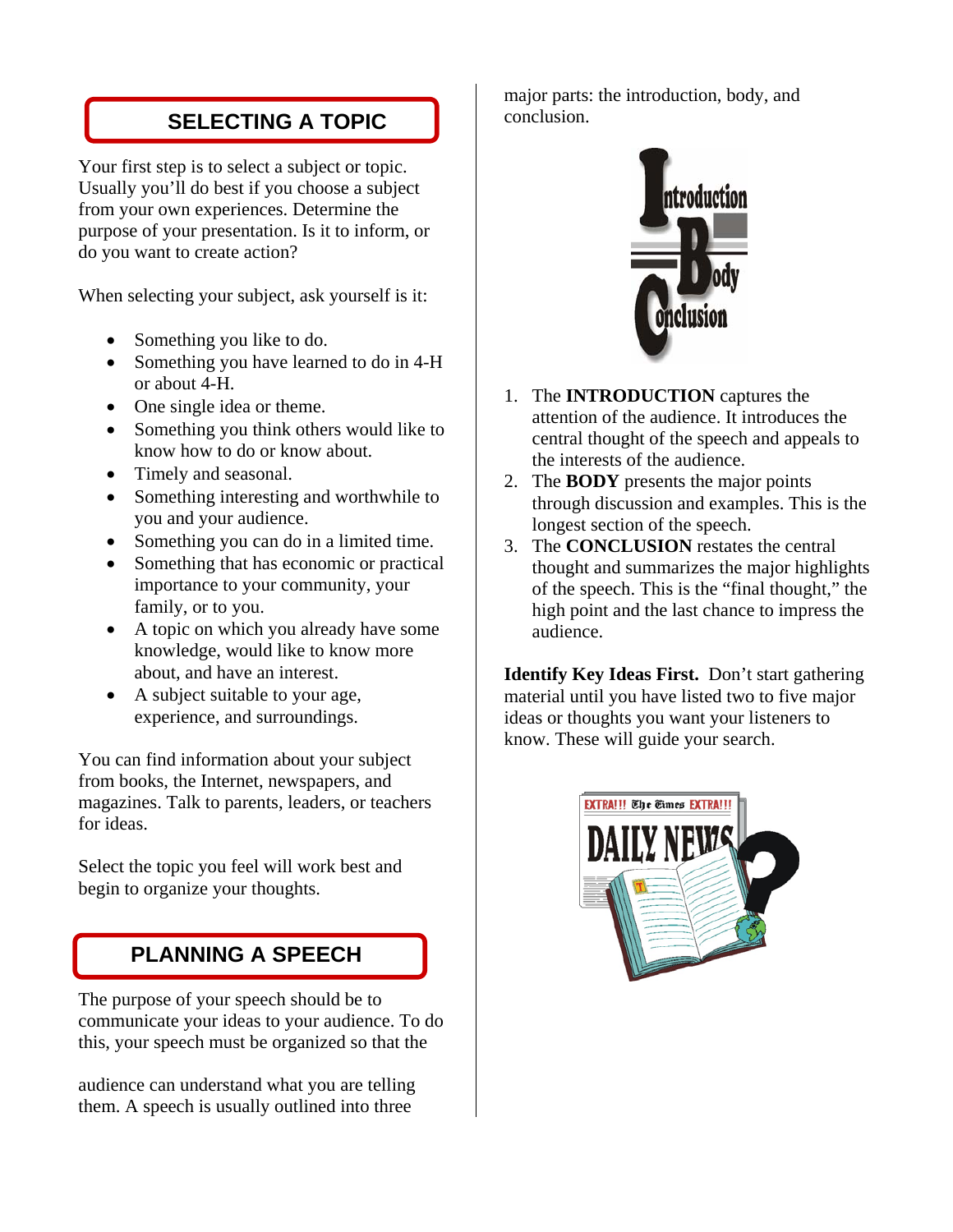# **Get Organized**

The four common ways to organize a speech are: logical, topical, spatial, and chronological.

- 1. *Logical:* In this form, the problem is stated and the speaker gives the possible solutions. (In a persuasive speech, the action or response the speaker gets from the audience is part of the solution.)
- 2. *Topical:* Here the speech is divided into general areas which become main headings. Suppose we were to inform an audience about the 4-H Club emblem. We might say that the emblem is composed of four H's. The names of these four H's would become our main headings.
- 3. *Spatial:* In this arrangement, the main headings are physically related to each other. An informative speech about the human body (head, shoulders, legs, feet, etc.) would use spatial arrangement.
- 4. *Chronological***:** The fourth arrangement is according to time sequence. In telling the history of America, a speaker discusses the events of history year by year.

Of these four arrangements, logical and topical are used most often.

# **V** Use an Outline

An outline is used to help you prepare the speech. It gives you a format to follow and helps get your thoughts onto paper in an organized manner. Here is a simple outline that you can change to fit your needs. This might be used for an informative speech with topical organization.

- I. Introduction
	- A. Opening phrases to get audience attention
	- B. Subject or purpose statement—why the audience should be concerned
	- C. Bring 4-H into speech
- II. Body
	- A. Main point
	- B. Main point
	- C. Main point
- 1. sub-point
- a. detail
- b. detail
- 2. sub-point
	- a. detail
		- b. detail
- D. How 4-H is or can be involved
- III. Conclusion
	- A. Summary of main points
	- B. Closing statements



A good speaker usually prefers speaking from an outline. Speaking from a script may hamper delivery because one tends to read rather than "speak" from notes. However, in some instances, it may be wise to write out a speech. Make the decision based on what makes you the most comfortable. If you use notes, write them large enough so you can see them at a glance.

# **Z** Develop a Catchy Introduction

A good introduction is like a handshake; it introduces you in a friendly way. An attentiongetter during the introduction makes the audience react positively and makes you feel successful. When you capture the listener's attention, you make them want to listen. The other purpose of the introduction is to inform the audience of your subject. This is where you will state the main points of your speech. Do not expand on them yet; just state them so that the audience knows what your speech is about.

To capture the attention and interest of the audience, you might begin your speech by:

- Challenging them with a question.
- Giving a startling statement, but not an offensive one.
- Recounting a personal experience or telling a story.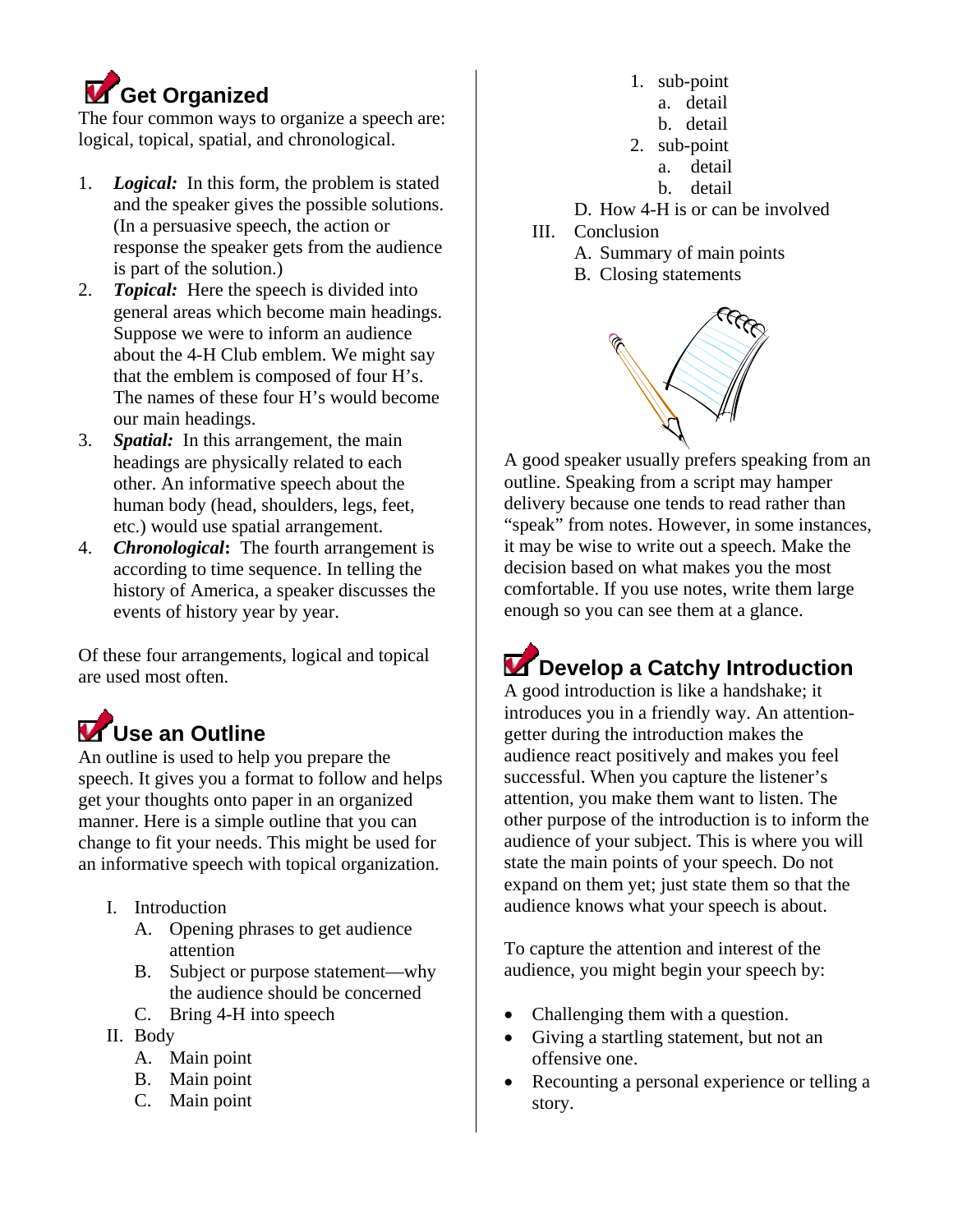- Using an appropriate poem or quote. Be sure the method you choose is one that relates to the audience and to what you are going to say.
- Referencing a common experience with humor.
- Revealing statistics related to a cause.

Speakers usually don't begin with "*Good morning. My name is. . ."* because it does not capture the interest of the audience. The introduction sets the stage for the speech, so you may want to write this section last. The length of the introduction should never exceed the body of the speech. It should be about five to ten percent of the total time allotted.

## **Develop the Body**

The body is the portion of your speech where you support the main points of your topic. It contains the heart of your information. Plan this part of your speech first, and then you can develop an introduction and a conclusion that are appropriate. Three to five main points are a good number to use so the audience will not get confused. Try to keep your ideas well-defined so that the audience will remember them. The material supporting main points may be classified into four general types: testimony, statistics, examples, and analogies.

- 1. *Testimony:* the expression of an opinion on a topic by any person.
- 2. *Statistics:* quantitative information produced by organizing and analyzing data collected and the relationships among them.
- 3. *Examples*: include personal experience interviews with knowledgeable and experienced people, documents and library resources.
- 4. *Analogy:* a method of reasoning, concluding that when two particulars are alike in a number of known respects, they will be alike in an unknown respect.

### **Create a Memorable Conclusion**

The conclusion is the part of your speech that the audience will remember the most. It should summarize your main points in the body, briefly giving your audience one more chance to hear what you have said. Your conclusion may also motivate your audience to action or just round out your thoughts bringing the speech to a smooth ending. Don't expand on your points in this section. All of the details are given in the body. Listeners tend to remember first and last statements. Give these crucial moments of your speech special attention. While experts recommend that you not memorize your entire speech, it is helpful to memorize your introduction and conclusion. This insures you will get off to a good start, even if you are nervous.

The **introduction** tells what you are going to tell them, the **body** is where you tell them, and the **conclusion** is where you tell them what you have told them.

### **Using Transitions**

Transitions are the connecting parts of the speech. Transition words or phrases allow you to move smoothly from one point to another, developing relationships to help listeners understand your message.

Transitions can be used between the three major parts of a speech and within each part. Use transitions between:

- The introduction and body. (*"I will identify five reasons…")*
- The major points within the body. *("In addition to that, we need to…otherwise, we will not be able…and consequently the 4- H'ers…)*
- The body and conclusion. *("So this means we must…")*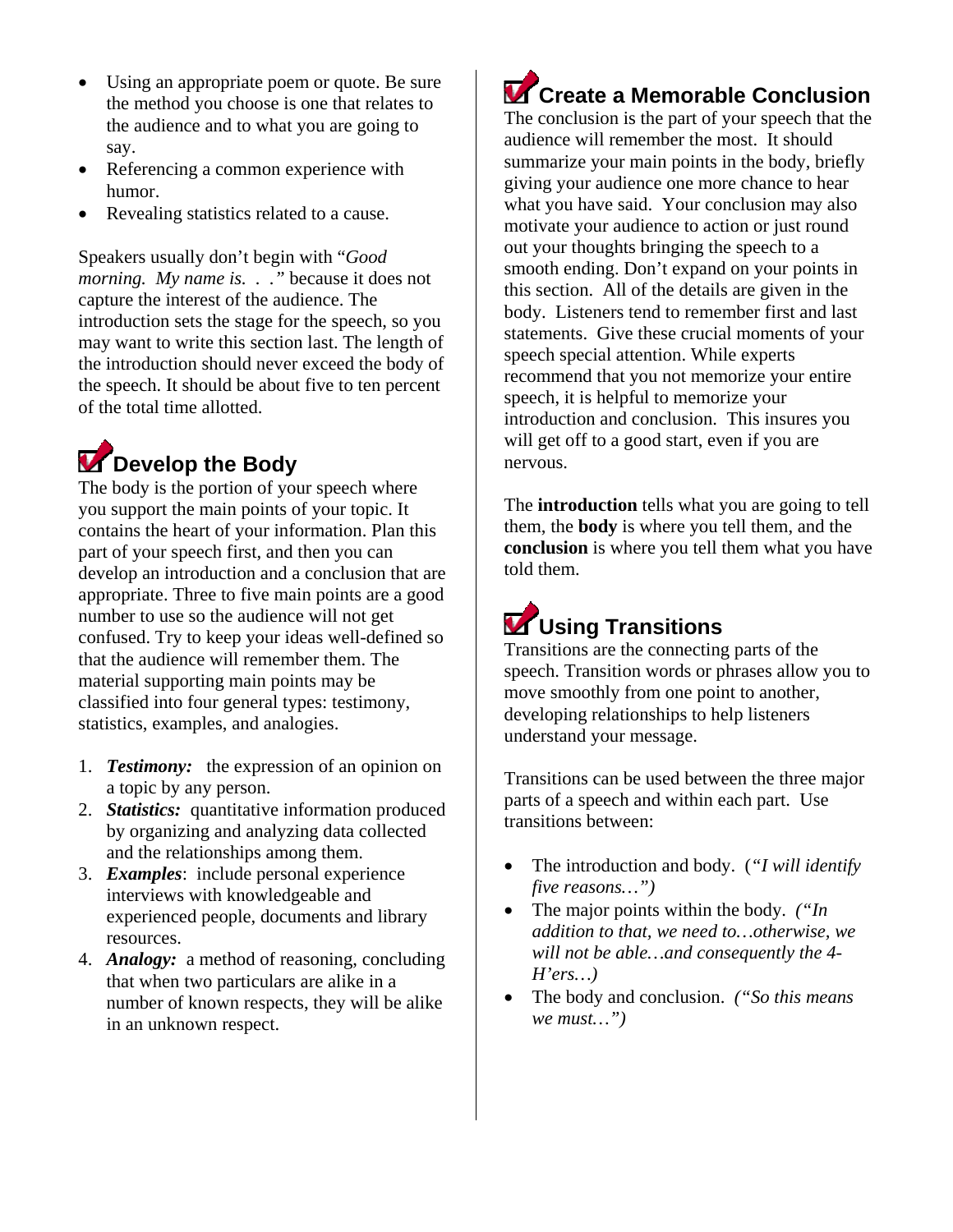These sample words can help accomplish the **DELIVERING YOUR SPEECH Collection** following transitions:

- *Further, besides, also, finally, again* to add a point.
- *But, despite, however, on the contrary, yet* - to contrast one point with another.
- *Consequently, therefore, accordingly*  to identify a result of an activity.
- *Either, both, not only, on the other hand*  to link two alternate points.
- *When, then, inasmuch as*  to identify a cause of a major point.
- *So this means, to be sure, in reality*  to repeat and emphasize a point
- *Points are, first, the, follow by, next*  to call attention to next point.

### **Planning Your Time**

There are approximately 150 words in each speaking minute. If you have seven minutes for a speech, you will prepare approximately 1,050 words. Consider this time schedule as a guide:

| 5-10%  | Introduction (50-115 words) |
|--------|-----------------------------|
| 80%    | Body (850 words)            |
| 10-15% | Conclusion (115-150 words)  |



### **Tips for Writing Your Speech**

- Use your own words. Your words when spoken versus a written script will have a conversational quality and sound natural.
- Try not to use long sentences. They are hard to understand when spoken.
- Simplify ideas and main points so that the audience can understand and remember them.
- Use examples, stories, dialogue, or anything to help your audience visualize what you are telling them.
- Avoid clichés and words that are hard for you to pronounce.

# **The First Impression**

You will come to the audience's attention as soon as you start to walk to the front of the room or onto the stage. You will have written and learned your speech, but there are other things that you need to do to be a successful public speaker:

- Create a "presence" by walking briskly to the front of the room with a sense of purpose. Project a feeling of confidence.
- Pause just a few seconds and smile naturally to relieve tension before speaking.
- Don't be rigid. Use a relaxed and balanced posture. Often it works to separate your feet by 10 to 12 inches, perhaps with one foot slightly forward. This is a "home base" posture. It is your starting point for the speech. You don't have to stay planted the entire time, however. You can move around. Move back and forward, going to and from the home base.
- Stand straight with your arms at your sides until you are ready to gesture. Practice good posture at all times.
- Look good. Get "a little bit dressed up" reflect to your audience that this is an important event for you. Make a special effort to be well-groomed. Wear attractive, comfortable clothes (nothing inappropriate).
- If you're nervous, don't announce it. Once you do, your audience feels obligated to worry about you.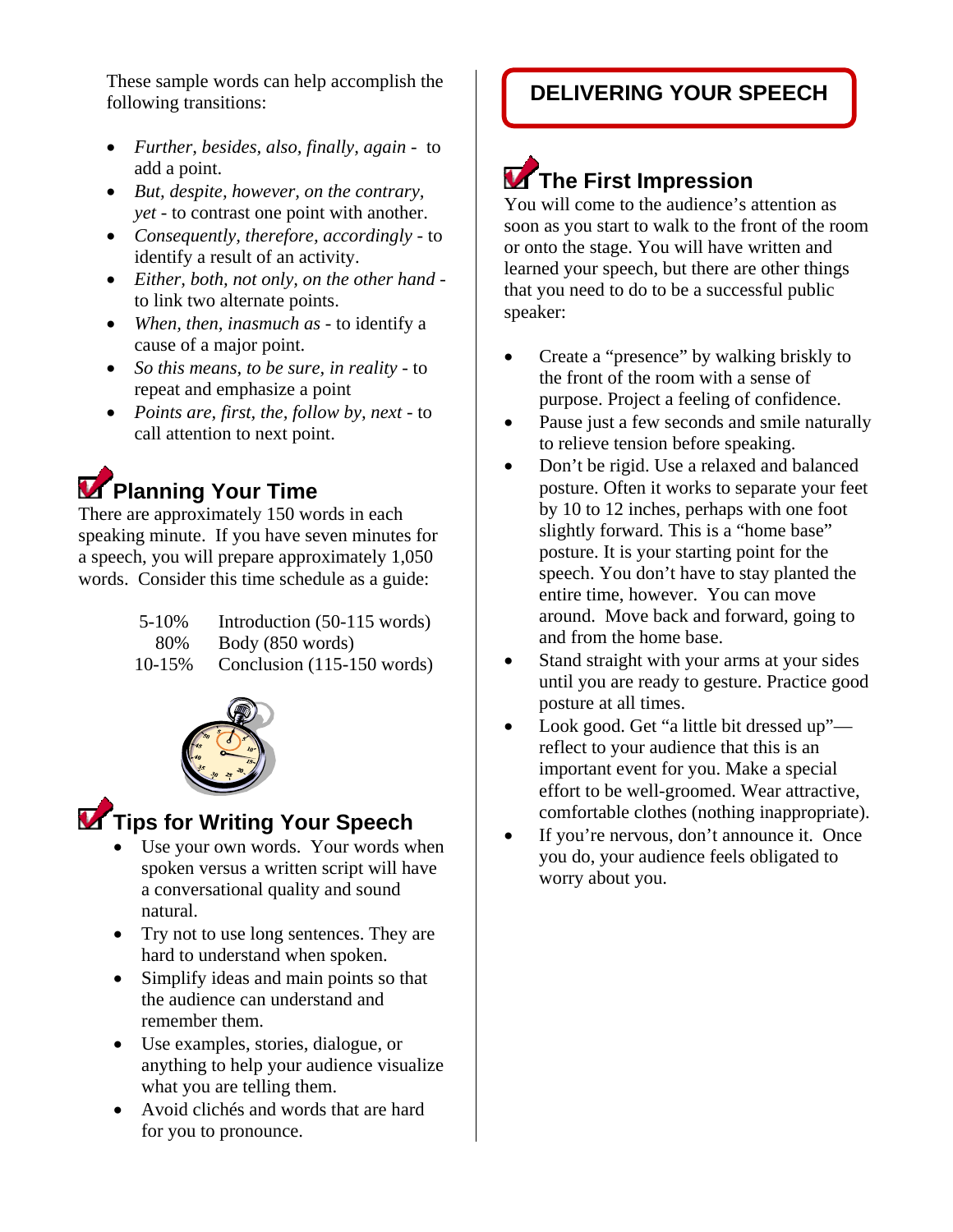

Delivery is a very important aspect of public speaking. It includes how well you use your voice and nonverbal communication or body actions. Look for these qualities in a good speaking voice:

#### **1. Vocal Expression**

- *Quality*-mellow, clear, stable, steady, rich and full, instead of thin, harsh, nasal and shaky.
- *Force*-volume and intensity. Force of the voice should vary according to what you are saying to avoid monotony, but should be pleasant to listen to and loud enough to be heard.
- *Pitch*-position on the scale at which you speak. Different words will have higher or lower inflections than others, such as the rising of pitch at the end of a question. Normal speaking pitch should be at a moderate level.
- *Rate*-speed at which you speak. Rate will change with the effect you want to give. By slowing down, you can think ahead and give the audience a chance to absorb what you are saying. Pauses can be used effectively. But don't let them appear to be memory problems.
- *Enthusiasm-*this is the magic ingredient. Enthusiasm is what convinces your audience to see your point of view, to agree with the material you are presenting. Enthusiasm helps build audience acceptance and creates a feeling of enjoyment and togetherness between the listener and the speaker. Remember, enthusiasm is contagious. Once you have it, it is not difficult to infect the audience with it.

#### **2. Enunciation and Articulation**

- Pronounce all words so that the audience hears them. Try not to let endings such as "-ing" drop off words.
- Look up words if you are not sure of their correct pronunciation.

• Most of us have a tendency to slur words together, but over-precision is undesirable, too. It will sound "mechcan-i-cal."

#### **3. Breathing**

• A pleasing voice comes from a relaxed condition. By breathing deeply and evenly, you should be able to overcome a little of your nervousness. Short sentences will help put the pauses where they belong in relation to breathing.

All of these qualities contribute to the outcome of your speech. You have probably heard it one time or another, *"It's not what you said, but how you said it."* This shows that the way we speak has much to do with what our audience actually hears.

### What to Do with Your Hands



Body action is any physical movement by the speaker. It can relate your thoughts and feelings to the audience almost as effectively as words, so it is very important to understand this type of communication. How you feel always communicates itself to the audience through body language.

Any body movement, except moving from one spot to another, is considered a gesture. To convey your ideas to the audience, you will need to use your whole body. Use facial expressions and direct eye contact with your audience. Smile, frown, etc., just as you would in normal conversation.

Hands often speak louder than words. Here's a trick to help you prepare how to use your hands during your speech. Stand in front of a fulllength mirror with a large book in each hand.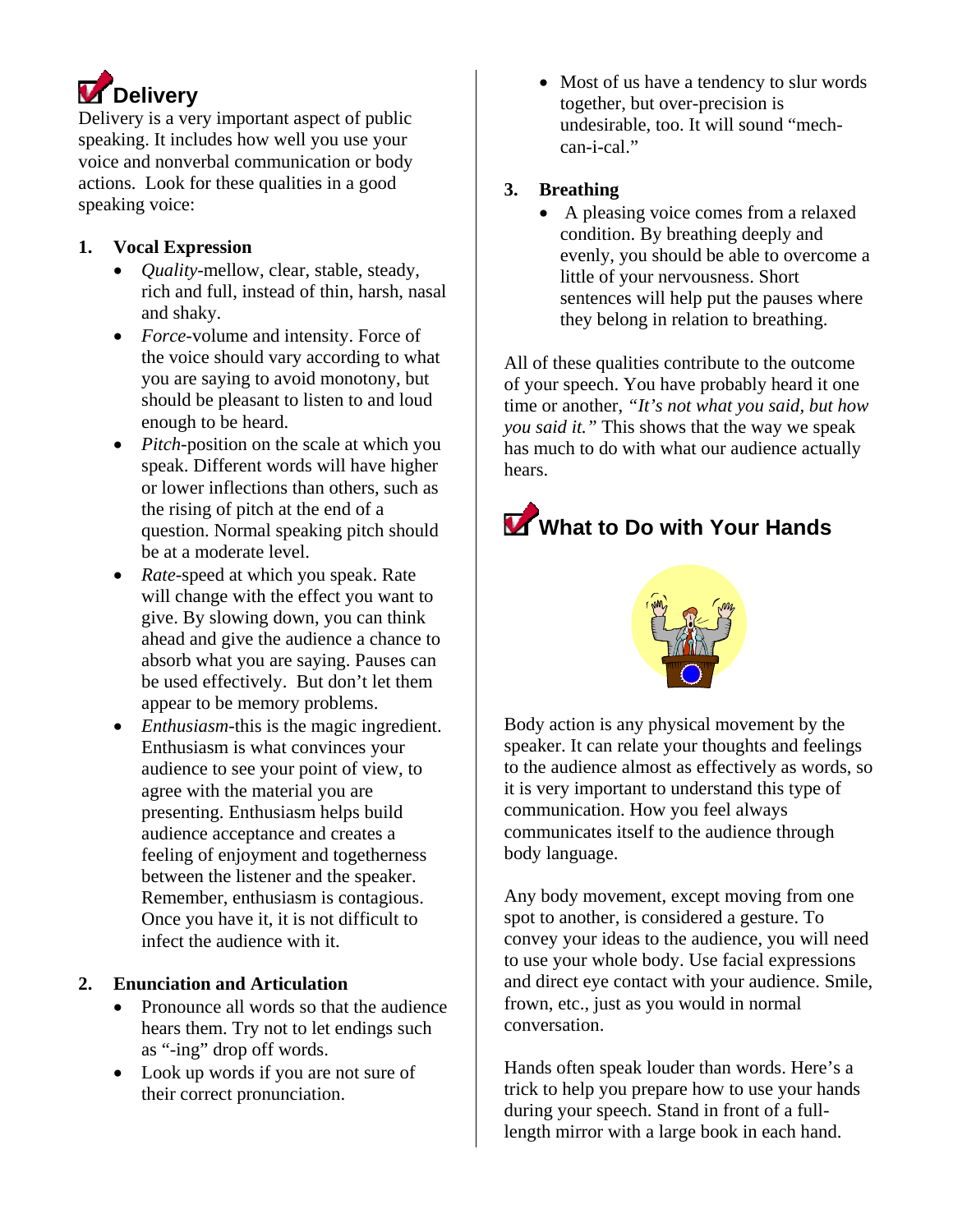Then, talk. At times, you'll raise one hand or the other in a gesture, even though the books are heavy. Those are the real gestures. Save them. Eliminate all others. You'll also discover that the books will tell you exactly how your hands should be positioned—bent slightly at the biggest knuckle—comfortably close to your body, not moving except when there's an important point to be made.

Most gestures are variations and combinations of different movements. There are four basic hand positions used to express several meanings:

*1.* **Index finger:** This gesture is suggestive or descriptive, and is used to point out an object or an idea. For example, *"You are the problem and solution."* 



*2.* **Palms up:** This can show that you are in favor of something or to compare two things, but never for emphasis alone. For example, *"on the one hand . . . while on the other hand. . ."* 



3. **Palms down:** This is the opposite of palms up. It shows disapproval and is made rapidly. *"I want nothing to do with it!"* can be emphasized by crossing the hands and arms in a downward sweep.



*4.* **Fist:** A very emphatic gesture such as this is used to show an important feeling of the speaker such as *"We must fight this problem."* 



Beginners may need to make a conscious effort to include gestures because they feel inhibited or shy, but put a purpose behind them. You should feel that a gesture is necessary to express your idea. Work toward a natural look as you make gestures and movements to emphasize points.

## **Control Your Nerves**

Stage fright or nervousness before you speak to a group of people is natural. Understanding how and why it happens will help you overcome stage fright and change your nervousness to work to your advantage.



When faced with making a speech, it is only natural to be apprehensive or fearful because you care what the audience thinks of you. Stage fright is a physical and mental fear that causes your heart to quicken because you are breathing faster. As your heart speeds up, your blood pressure rises and adrenaline is released into the blood stream. This increases the supply of nervous energy. Muscles in your body tend to contract, causing the feeling of "butterflies" in your stomach.

Nervousness before giving a speech is a natural reaction that most people experience, but it does not mean that you will fail. Contrary to popular belief, nervousness is good for you and your speech—that is, up to a certain point. The challenge is to manage the nervousness so it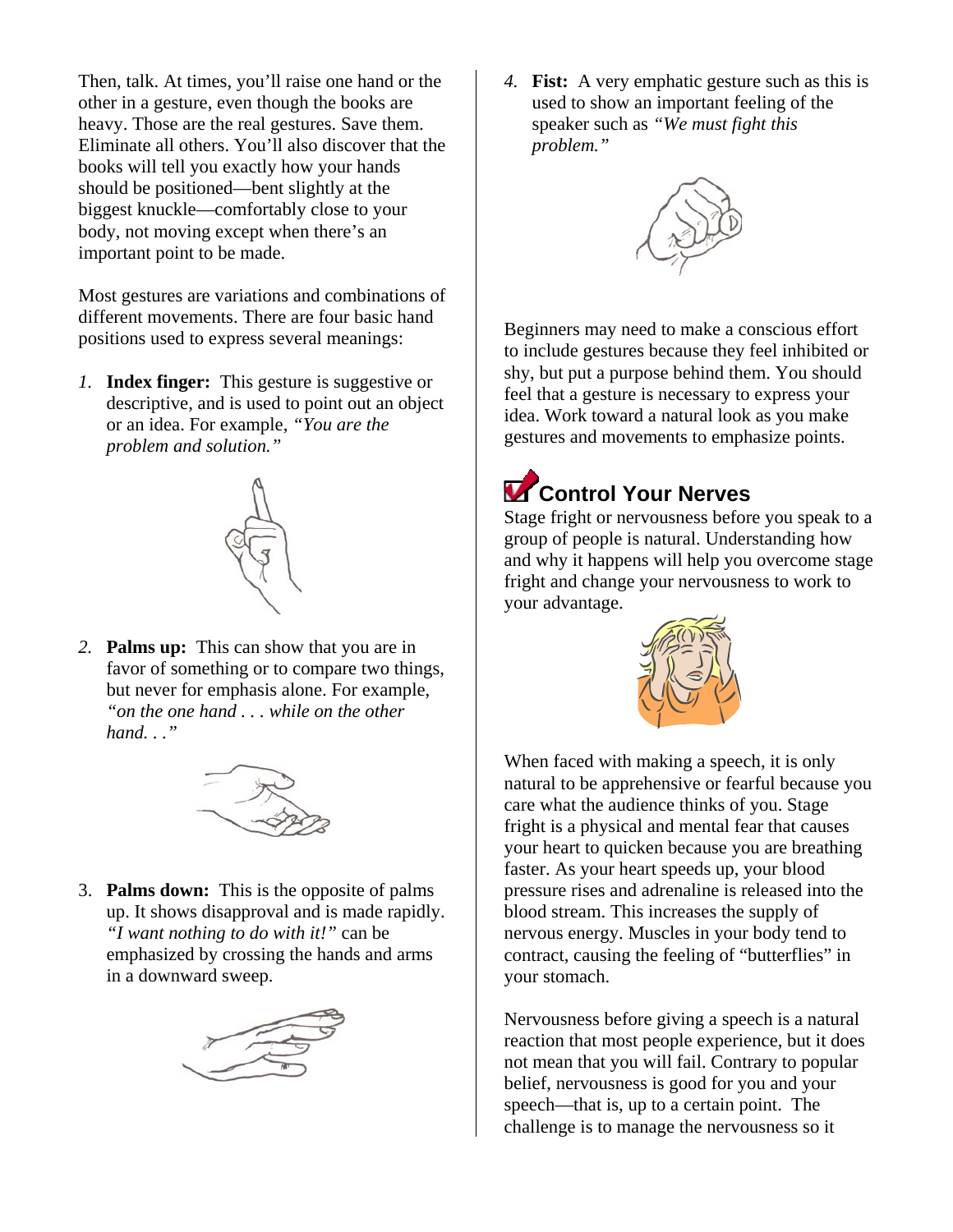gives you a performance edge. Then your senses will be alert, and you will be able to talk with animation and liveliness.

Try some of these tips:

- Don't fight nervousness. Accept it as a positive influence.
- Reassure yourself that you are well prepared by having chosen a topic that interests you, and then, be confident that you have done enough research to be knowledgeable on your subject.
- Make sure that you have a clear organizational plan for the flow of your speech.
- Prepare a good introduction that includes material for gaining attention. By breaking the ice with your audience, you will feel more at ease as the speech progresses.
- Practice your speech out loud and in a physical setting that is similar to your speech making situation. As you practice, imagine yourself in the setting. The more you practice your speech, the better you'll feel about giving it to other people. If you know exactly what you are going to say (know it, don't memorize it), you won't need to worry about going blank. Try practicing your speech once a day for two weeks before the contest. It will get tiring after the first week, and then become easier as you work on the gestures. Also practice before a full-length mirror to improve eye contact and poise.
- Take a brisk walk. Walking gets your whole body loosened up and burns off excess nervousness.
- While you're sitting there waiting to present, let your arms dangle at their side.
- Try deep breathing for two minutes.
- Talk positively to yourself.

Remember, everyone is at least a little nervous in front of others, so don't give up if you do stumble over words of forget what to say next. As you gain experience, you will gain selfconfidence. It will become easier to speak each time because you know that you can handle it.

# **Use of Notes**



Using notes is allowed, but not encouraged. If you feel you need notes, try putting just your speech outline on a card. You then can refer to it, but not read off it. Do not gesture with your cards, but don't try to hide them either. If you forget what you wanted to say next, you can refer to the main points on your outline and easily recover.

Reading from a manuscript is not encouraged. Keep in mind that reference to notes and especially to the manuscript may detract from eye contact, audience interaction, and smoothness of delivery. Notes or manuscripts are, however, allowed. How well notes are used may be a factor in judging.

Also, practice enough so that your speech does not sound memorized.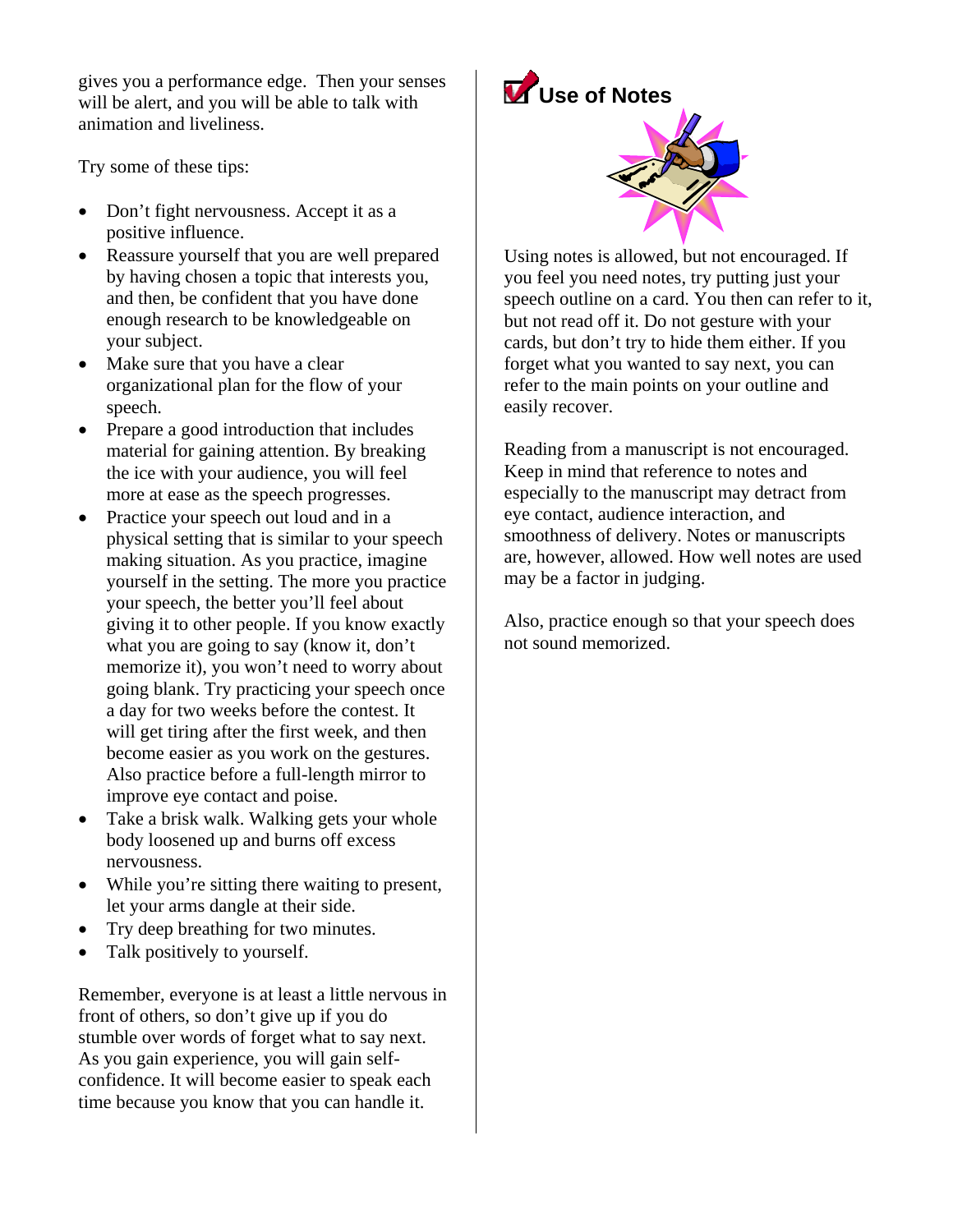## **Using a Microphone HOW DID YOU DO?**

When speaking to a very large audience, you may need to use a microphone to reach more people and to speak in a conversational, personto-person style.

- Before the speech, check the microphone by talking into it to see if the height and volume are correct.
- Speak directly into the "mike" (about four to eight inches away is usually best), but do not lean into or away from it.
- Use a lapel mike if possible. This allows you to move around more than with a stationary microphone, but avoid turning your head away from it.
- Don't rustle papers. Sounds will be magnified.
- Don't be afraid of using a microphone. Try to produce a natural sound by listening to your voice to see if the "s, z, sh, and th" sounds are whistling or hissing too much.



### **Acknowledge Your Sources**

When using materials written or spoken by someone else, be sure you acknowledge the source. For instance, a poem, quote, or passage from a book can be used as long as you identify who the author was. Using someone else's exact words under the pretense that they are your own is called plagiarism.

You should also be able to back up what you say. If you want to state that there are 15,000 meadowlarks in Nebraska, you should also tell the source of information. You want to appear as a credible source to your audience, that is, a person to be trusted for accurate and truthful information. One of the most common faults of a speaker is the failure to give credit to sources or to make a statement of fact without proper documentation or evidence of research.

After giving a speech, people often do not go any further to become a good public speaker. There is more to it than just the speaking. A good speaker knows the value of their speech. Some speeches can be very good in content, but not be delivered well. Others may not expand enough on their subject. Every speech should be reviewed to determine the strengths of the speech and how it can be improved. Use the scorecard to evaluate your speech to make you a better public speaker.

Through the years, as you gain experience and confidence, you might want to try different speaking techniques, but starting with good basic skills will make you a much better speaker. The old saying of "practice makes perfect" is a good guideline to follow. The more speaking experiences you have the better you will become.

Public speaking benefits are almost too numerous to count, but perhaps the most important one is the confidence that you develop in yourself.

#### **IN THE FUTURE**

Everyone can benefit from public speaking experience. Your life will be richer if you develop skillful communication with other people. Almost every profession that comes in contact with the public needs people like you with speaking skills. There are unlimited opportunities in fields such as television and radio, teaching, law, medicine, sales, entertainment, public relations, farming, and many, many more.

The 4-H Public Speaking Contest is just the beginning. Take the opportunities that arise to speak at your 4-H club meetings, school groups, organizations, or community clubs. High school speech contests are good experiences because you have the chance to participate in activities such as dramatic interpretation of poetry and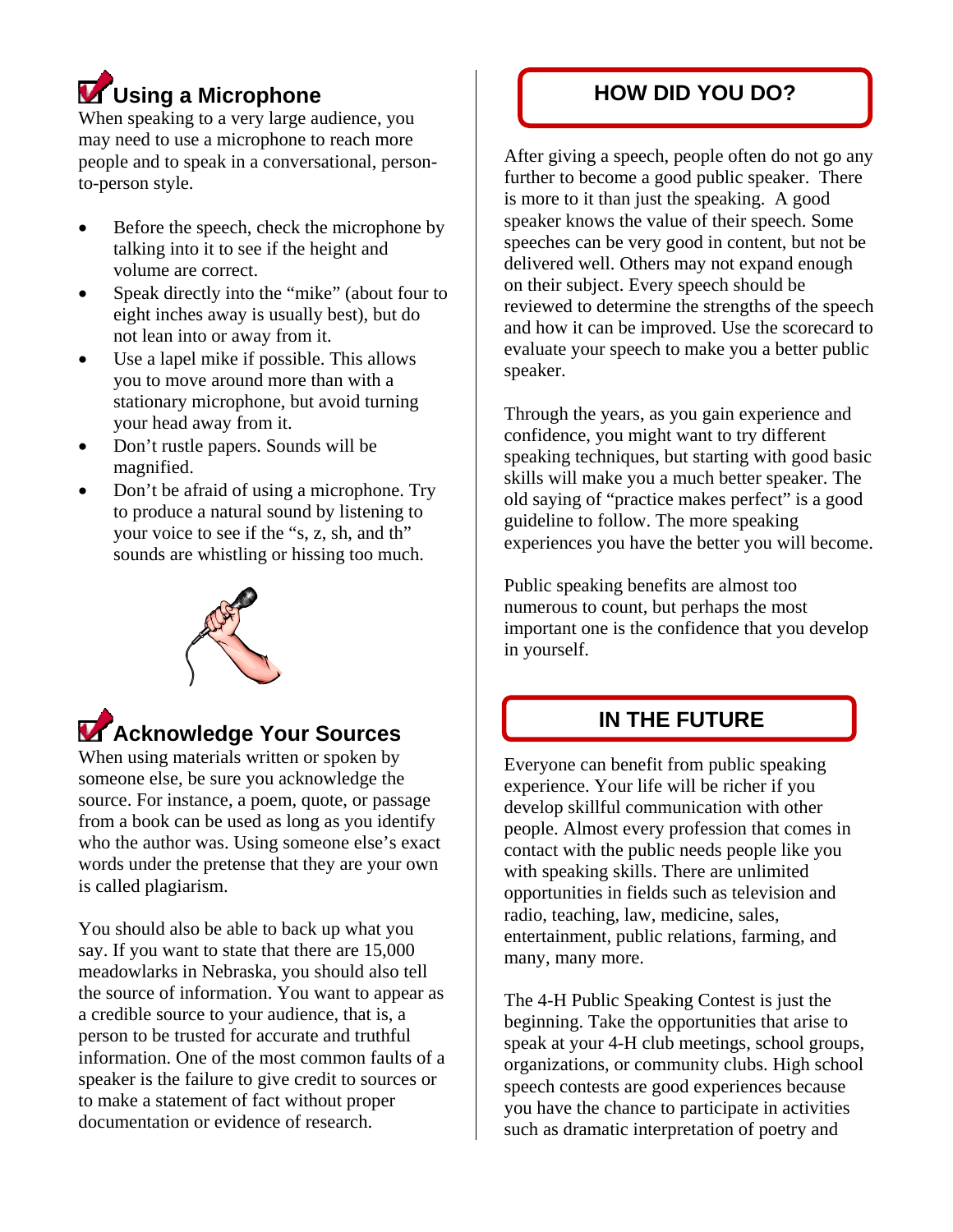prose, extemporaneous speaking, one-act plays,<br>
public address, and acting. But don't stop here. **RESOURCES AVAILABLE** There are many good college speech courses that can open up new doors for you, such as:

- Speech Therapy
- Basic Theory of Acting
- Debate
- Radio and T.V. broadcasting
- Non-verbal human communication
- Interpretive reading
- Business and professional speaking



#### **4-H Communication Activities**

- 4-H public speaking contests
- 4-H judging contests
- 4-H presentation contests
- 4-H photography contests

For more information about the Nebraska 4-H Public Speaking Program and additional resources refer to the Nebraska 4-H website at http://4h.unl.edu.



Other resources available on the website are:

- 4-H Public Speaking Contest Rules
- The Versatile 4-H Presentations
- The Four P's of Planning a Presentation
- Getting Ready to Give a 4-H Presentation
- 4-H Presentation Visual Aids
- Using PowerPoint in 4-H Presentations
- Evaluating a 4-H Presentation
- How to Prepare a 4-H Radio Public Service Announcement

#### **Developed by:**

**Sandra Stockall, 4-H and Youth Development Specialist, University of Nebraska–Lincoln Extension Vickie Greve, 4-H and Youth Development Specialist, University of Nebraska–Lincoln Extension** 

**With assistance from the 4-H Communications Action Team (February 2008)** 

**Tracy Pracheil, Jane Armstrong, Pam Bauer, Nancy Frecks, Barbara Scharf, Lynette Brown, Mary Jacobson, Marci Carroll, and Kae Russell**